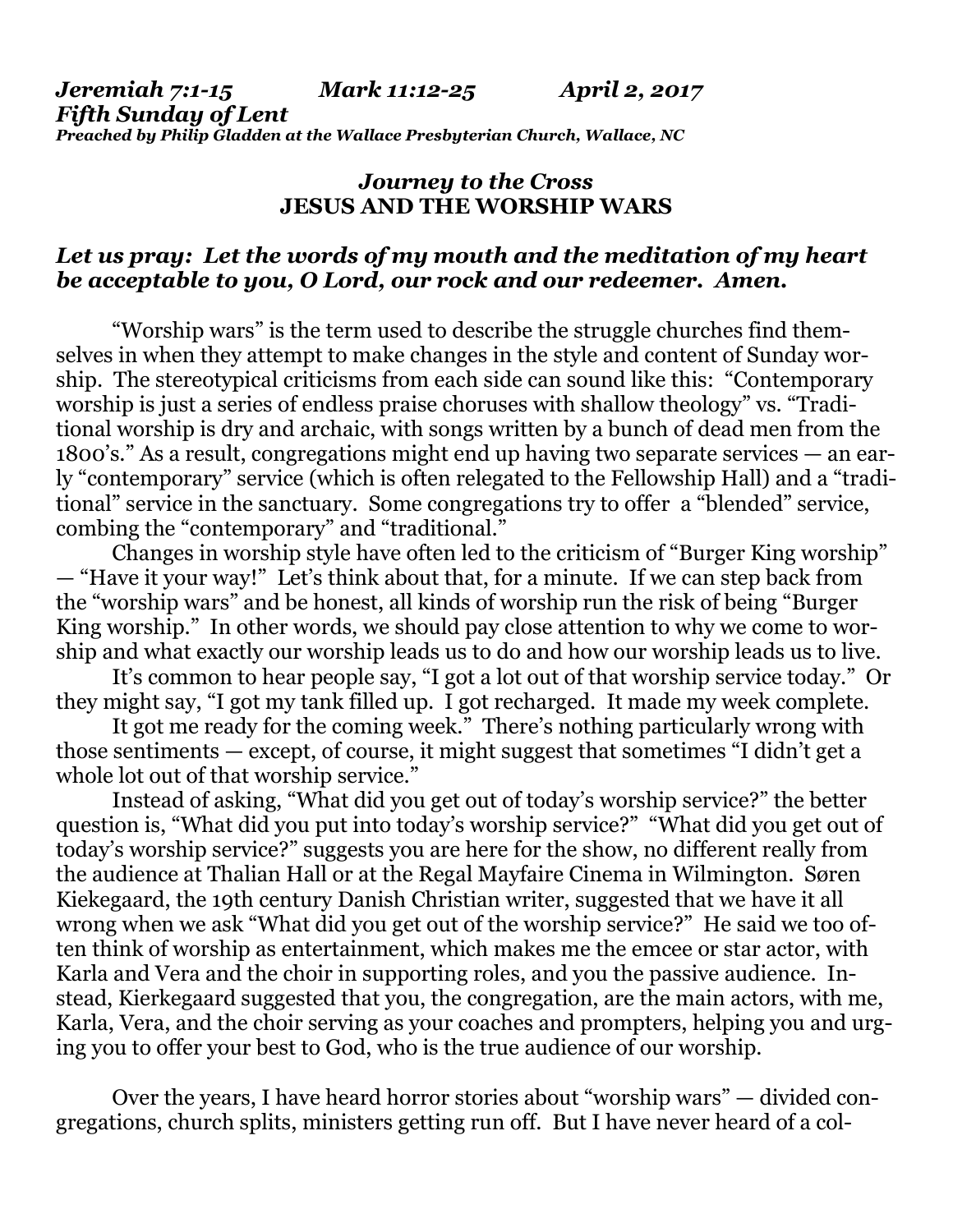league who was handed over to the elders to be killed because of the "worship wars." But Jesus was!

In her article in *Christianity Today* called "What is true worship?" Delesslynn Kennebrew writes about "the priority of worship." She says, "Worship is not the slow song that the choir sings. Worship is not the amount you place in the offering basket. Worship is not volunteering in children's church. Yes, these may be acts or expressions of worship, but they do not define what true worship really is. . . one [definition] encapsulates the priority we should give to worship as a spiritual discipline: *Worship is to honor with extravagant love and extreme submission.* True worship, in other words, is defined by the priority we place on *who* God is in our lives and *where* God is on our list of priorities. **True worship is a matter of heart expressed through a lifestyle of holiness.** (emphasis added) We worship God because he is God. . . Our extravagant love and extreme submission to the Holy One flows out of the reality that God loved us *first*."<sup>1</sup>

In other words, we come to worship God because of what God has already done for us in Jesus Christ. If we get something *out of* worship, let us hope we get the inspiration and the strength and the promise we need to do what God asks us to do "through a lifestyle of holiness."

The Alternative Sunday School class just recently finished an extended study of the minor prophets of the Old Testament, from Daniel - Malachi. About two/thirds of the way through our study, I half-jokingly told the class, "I thought about just coming in here today and saying, 'Remember what we talked about last week? It's the same this week!'" That's because the #1 common theme that runs through those prophets' messages is that obedience to and the right worship of God must lead to justice and a certain way of living as God's people.

\* In Isaiah 58, the people ask, "Why do we fast, but you do not see? Why humble ourselves, but you do not notice?" God answers, "Is not this the fast that I choose: to loose the bonds of injustice, to undo the thongs of the yoke, to let the oppressed go free, and to break every yoke?"

\* In Amos 5, the Lord says, "I hate, I despise your festivals, and I take no delight in your solemn assemblies." He tells them to take away their burnt offerings and their noisy songs, "but let justice roll down like waters, and righteousness like an everflowing stream."

\* In Micah 6, the worshiper asks, "With what shall I come before the Lord, and bow myself before God on high?" Burnt offerings? Thousands of rams or ten thousands of rivers of oil? Even my firstborn? The prophet answers, "He has told you, O mortal, what is good; and what does the Lord require of you but to do justice, and to love kindness, and to walk humbly with your God?"

The danger, of course, is to use our worship (even "going to church") as a safety net, as Jeremiah accused God's people of doing: "Will you steal, murder, commit adultery, swear falsely, make offerings to Baal, and go after other gods that you have not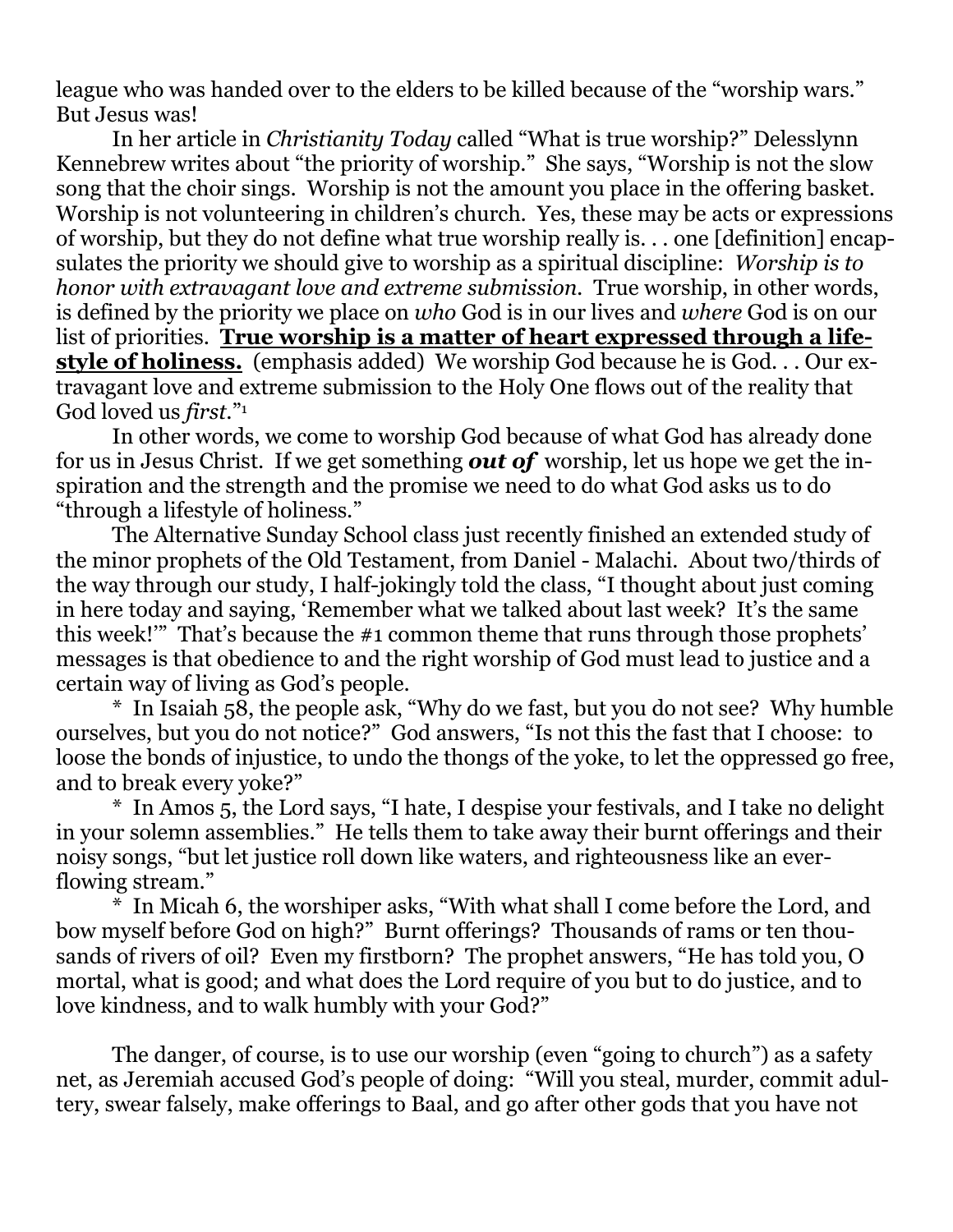known, and then come and stand before me in this house which is called by my name, and say, 'We are safe!'  $-$  only to go on doing all these abominations?"

Today's gospel story from Mark is full of religious ritual and piety and customs and preparations for worship. The story takes place at the beginning of the Passover Festival, one of the two greatest Jewish religious festivals . Faithful Jews (and even Gentiles) streamed into Jerusalem and to the temple to remember and celebrate how God delivered them from slavery in Egypt and into the Promised Land.

On Sunday evening of that last week of Jesus' life, Mark tells us, "he entered Jerusalem and went into the temple; and when he had looked around at everything, as it was already late, he went out to Bethany with the twelve." (Mark 11:11) On Monday morning, Jesus and the twelve hit the road again for Jerusalem. When he got to the temple, he turned the tables on the moneychangers and the dove sellers. It's tempting to think, "They must have been cheating the people with high service fees or blemished animals." But Mark doesn't say a word about that. Actually, these were helpful and needed services for pilgrims who had traveled a long way, who didn't have the right kinds of coins to pay the temple tax or acceptable animals for the necessary sacrifices.

Is that really Jesus' beef in the temple? Maybe it goes much deeper than that. When Jesus quotes from the Old Testament prophets, we get a clue as to the *real* problem — "Has this house, which is called by my name, become a den of robbers in your sight?" (Jer. 7:11) The "den of robbers" is not where they do their robbing. It's where they hide out for safety **after** doing their robbing. Jesus is saying to all the people there the same thing Jeremiah said to God's people in the temple: "You go out and break all of the commandments and don't live like God's people, and then you come back here to God's house and think you're safe!"

A few weeks ago we heard about "the heart of Mark's gospel," when Peter confessed to Jesus, "You are the Messiah." Since then, we have heard Jesus teach his disciples three times about the suffering and death waiting for him in Jerusalem. It has been said that this scene in the temple is perhaps the most important single event in Mark, apart from the Crucifixion, because it sets in motion the authorities' plot to kill Jesus.

But why? Why, when the chief priests and scribes hear Jesus in the temple that Monday of Holy Week, did they keep looking for a way to kill him? Imagine if somebody came into our Easter worship service two weeks from today and tipped over the handbell tables, pushed over the marble baptismal font, and tore down the pulpit cloths. Even if he didn't say a word, the message would be loud and clear — "You're doing it all wrong!" What kind of reception do you think our Easter visitor would get?

Jesus, the worship warrior, walks into the middle of the "ritual observers and ceremony makers" in the temple at festival time. He preaches about and acts out his message about the direct connection between our worship of God and our actions as God's people. In our contemporary worship wars, music directors, worship leaders,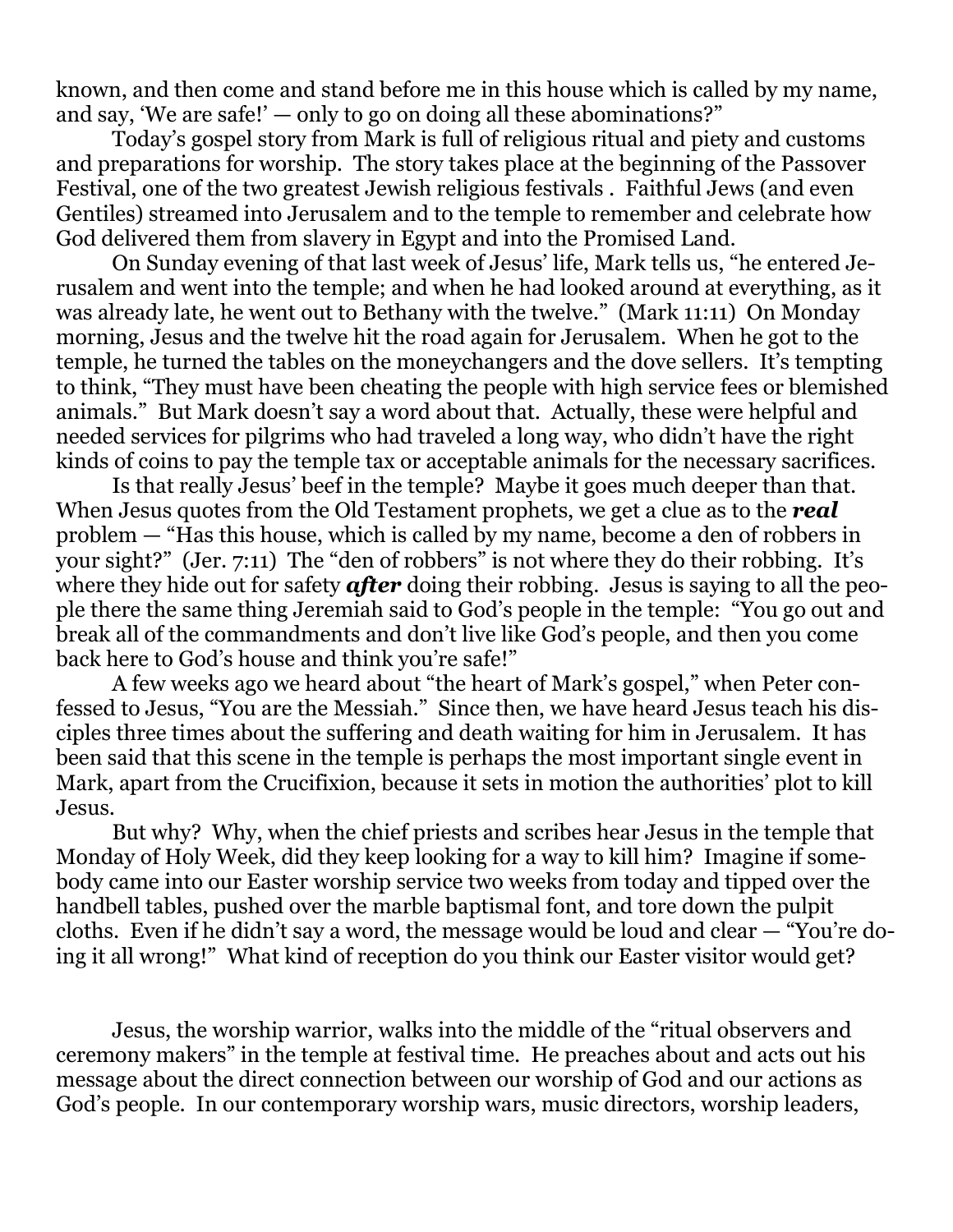ministers, worship committees, even entire congregations can be victims. But Jesus really was a victim of the worship war there in the temple, in the ultimate sense.

The "whole crowd was spell bound by his teaching," but the religious leaders weren't too happy with him. This is where Mark's gospel has been leading us for the last five weeks, as Jesus has talked about his coming death in Jerusalem. But who would have ever thought that the straw that broke the camel's back would be Jesus teaching about how to worship and the true purpose of worship and what effect true worship should have on God's people? In church, of all places! In a gospel full of irony, how ironic is it that the death of the Son of God/Messiah is set in motion because he teaches/shows God's people about the true purpose of worship by exposing what they are actually doing?

This story about Jesus cleansing the temple is sandwiched between a two-part story about a hapless fig tree. Let's just put the cards on the table — do you feel sorry for the fig tree that got cursed and withered? After all, Mark plainly says, "for it was not the season for figs." (v. 13) Let's not chase down that rabbit hole! The fig tree story helps us understand the temple story, and vice versa. Think of the fig tree story as a parable, a sign . . .

Jesus was hungry and saw a fig tree full of leaves. It was a promising sign along the road, but the tree was barren. It didn't live up to its promise.

Jesus saw a temple up ahead, full of pomp and tradition and piety and custom and promise. It was a promising sign at the end of the road, but the temple was barren. The people in the temple didn't live up to God's expectations of them.

The barrenness of the fig tree by the side of the road is a sign of the spiritual barrenness of the religious leaders and the people who cannot and will not recognize the Messiah who has come to them and who shows them what true worship really is. God's people have not borne the fruit expected by God. As one writer puts it, "There is nothing abnormal about the tree; it is just doing its usual thing. There is nothing abnormal about the Temple; it is just doing its usual thing. But unlike a fig tree, there is no 'season' for justice. Justice is always in season. The Temple has leaves (people worshipping) but no fruit (people doing justice). And Jesus shuts it down in a way that is paralleled by his actions with the fig tree."<sup>2</sup>

As we get close to Holy Week, one of the high, holy times in our church (especially Good Friday and Easter Sunday), our church will have plenty of leaves. We will have all of the rituals and traditions and customs and liturgies to help us remember the cross on Calvary and the empty tomb in the garden. The question is, will our worship bear fruit?

A month ago we had a covered dish luncheon and mission program in the Fellowship Hall. Around the tables, we asked, "What is our why?" Throughout this year, I am using a graphic on our session meeting information that says, "You must define your **why** before you can begin with the **what** and the **how**." That Sunday afternoon one person said, "Our why is because God loved us first!" That's right — and that leads us to our what (worshiping) and our how (our traditions and ways of worshiping).